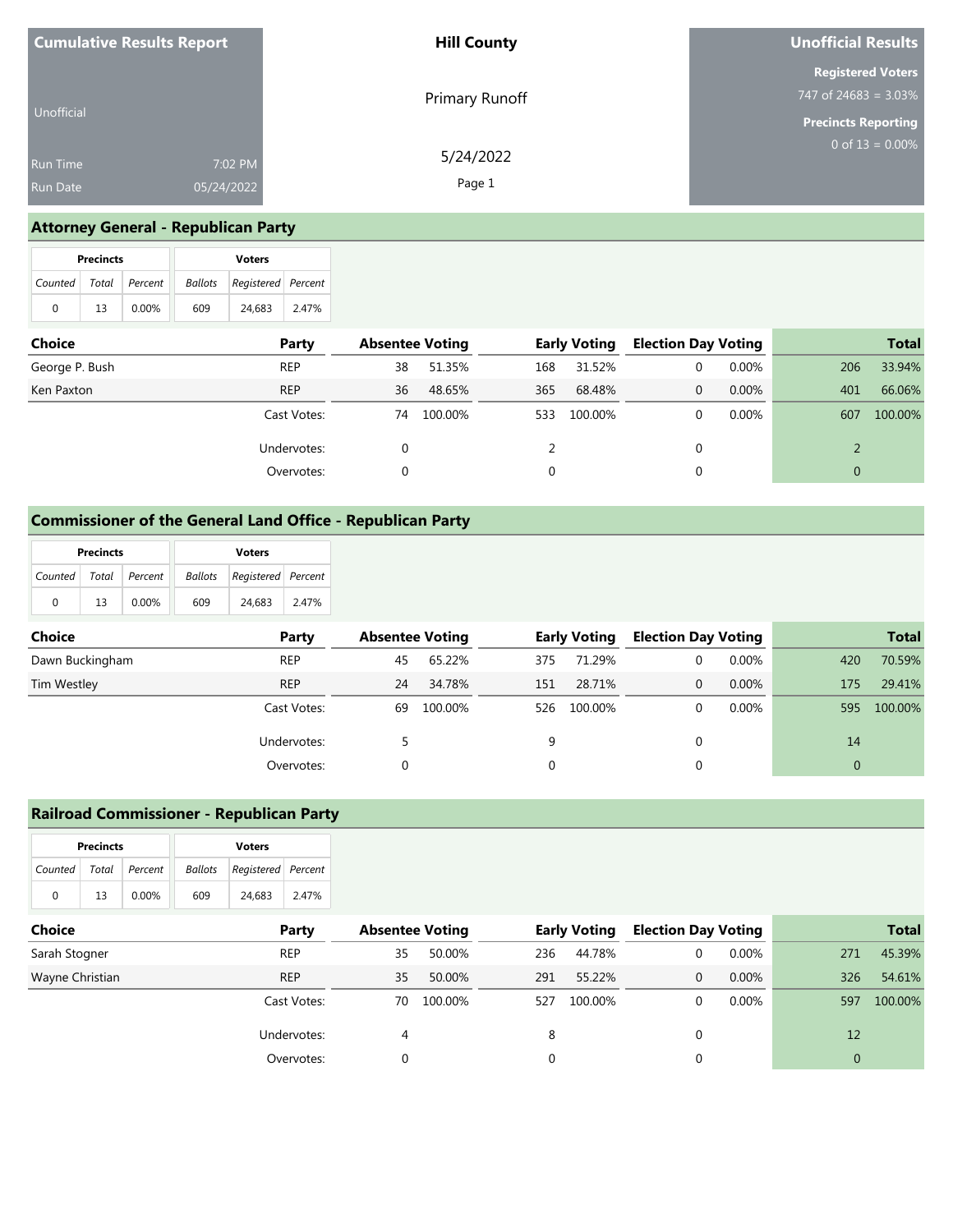| <b>Cumulative Results Report</b> |            | <b>Hill County</b> | <b>Unofficial Results</b>                           |  |  |
|----------------------------------|------------|--------------------|-----------------------------------------------------|--|--|
|                                  |            | Primary Runoff     | <b>Registered Voters</b><br>747 of 24683 = $3.03\%$ |  |  |
| Unofficial                       |            |                    | <b>Precincts Reporting</b>                          |  |  |
| <b>Run Time</b>                  | 7:02 PM    | 5/24/2022          | $0$ of 13 = 0.00%                                   |  |  |
| Run Date                         | 05/24/2022 | Page 2             |                                                     |  |  |

# **Lieutenant Governor - Democratic Party**

|                       | <b>Precincts</b> |          | <b>Voters</b> |                    |       |  |  |
|-----------------------|------------------|----------|---------------|--------------------|-------|--|--|
| Counted Total Percent |                  |          | Ballots       | Registered Percent |       |  |  |
| $\Omega$              | 13               | $0.00\%$ | 138           | 24,683             | 0.56% |  |  |

| Choice           | Party       | <b>Absentee Voting</b> |         |    | <b>Early Voting</b> | <b>Election Day Voting</b> |          |          | <b>Total</b> |
|------------------|-------------|------------------------|---------|----|---------------------|----------------------------|----------|----------|--------------|
| Mike Collier     | DEM         | 29                     | 74.36%  | 74 | 75.51%              |                            | $0.00\%$ | 103      | 75.18%       |
| Michelle Beckley | <b>DEM</b>  | 10                     | 25.64%  | 24 | 24.49%              | $\Omega$                   | $0.00\%$ | 34       | 24.82%       |
|                  | Cast Votes: | 39                     | 100.00% | 98 | 100.00%             |                            | $0.00\%$ | 137      | 100.00%      |
|                  | Undervotes: |                        |         |    |                     |                            |          |          |              |
|                  | Overvotes:  | 0                      |         |    |                     |                            |          | $\Omega$ |              |

## **Attorney General - Democratic Party**

|                       | <b>Precincts</b> |       | <b>Voters</b> |                            |       |  |  |
|-----------------------|------------------|-------|---------------|----------------------------|-------|--|--|
| Counted Total Percent |                  |       |               | Ballots Registered Percent |       |  |  |
| 0                     | 13               | 0.00% | 138           | 24.683                     | 0.56% |  |  |

| <b>Choice</b>           | Party       | <b>Absentee Voting</b> |         |          | <b>Early Voting</b> | <b>Election Day Voting</b> |          |     | <b>Total</b> |
|-------------------------|-------------|------------------------|---------|----------|---------------------|----------------------------|----------|-----|--------------|
| Rochelle Mercedes Garza | DEM         | 21                     | 53.85%  | 35       | 35.35%              | 0                          | $0.00\%$ | 56  | 40.58%       |
| Joe Jaworski            | <b>DEM</b>  | 18                     | 46.15%  | 64       | 64.65%              | 0                          | $0.00\%$ | 82  | 59.42%       |
|                         | Cast Votes: | 39                     | 100.00% | 99       | 100.00%             | 0                          | $0.00\%$ | 138 | 100.00%      |
|                         | Undervotes: |                        |         | $\Omega$ |                     | 0                          |          |     |              |
|                         | Overvotes:  |                        |         |          |                     |                            |          |     |              |

## **Comptroller of Public Accounts - Democratic Party**

| <b>Precincts</b> |    |               | <b>Voters</b> |                    |       |
|------------------|----|---------------|---------------|--------------------|-------|
| Counted          |    | Total Percent | Ballots       | Registered Percent |       |
|                  | 13 | 0.00%         | 138           | 24,683             | 0.56% |

| Choice           | Party       | <b>Absentee Voting</b> |         | <b>Early Voting</b> |         | <b>Election Day Voting</b> |          | <b>Total</b> |         |
|------------------|-------------|------------------------|---------|---------------------|---------|----------------------------|----------|--------------|---------|
| Angel Luis Vega  | DEM         |                        | 12.82%  | 33                  | 33.67%  |                            | $0.00\%$ | 38           | 27.74%  |
| Janet T. Dudding | <b>DEM</b>  | 34                     | 87.18%  | 65                  | 66.33%  |                            | 0.00%    | 99           | 72.26%  |
|                  | Cast Votes: | 39                     | 100.00% | 98                  | 100.00% |                            | $0.00\%$ | 137          | 100.00% |
|                  | Undervotes: |                        |         |                     |         |                            |          |              |         |
|                  | Overvotes:  |                        |         |                     |         |                            |          |              |         |